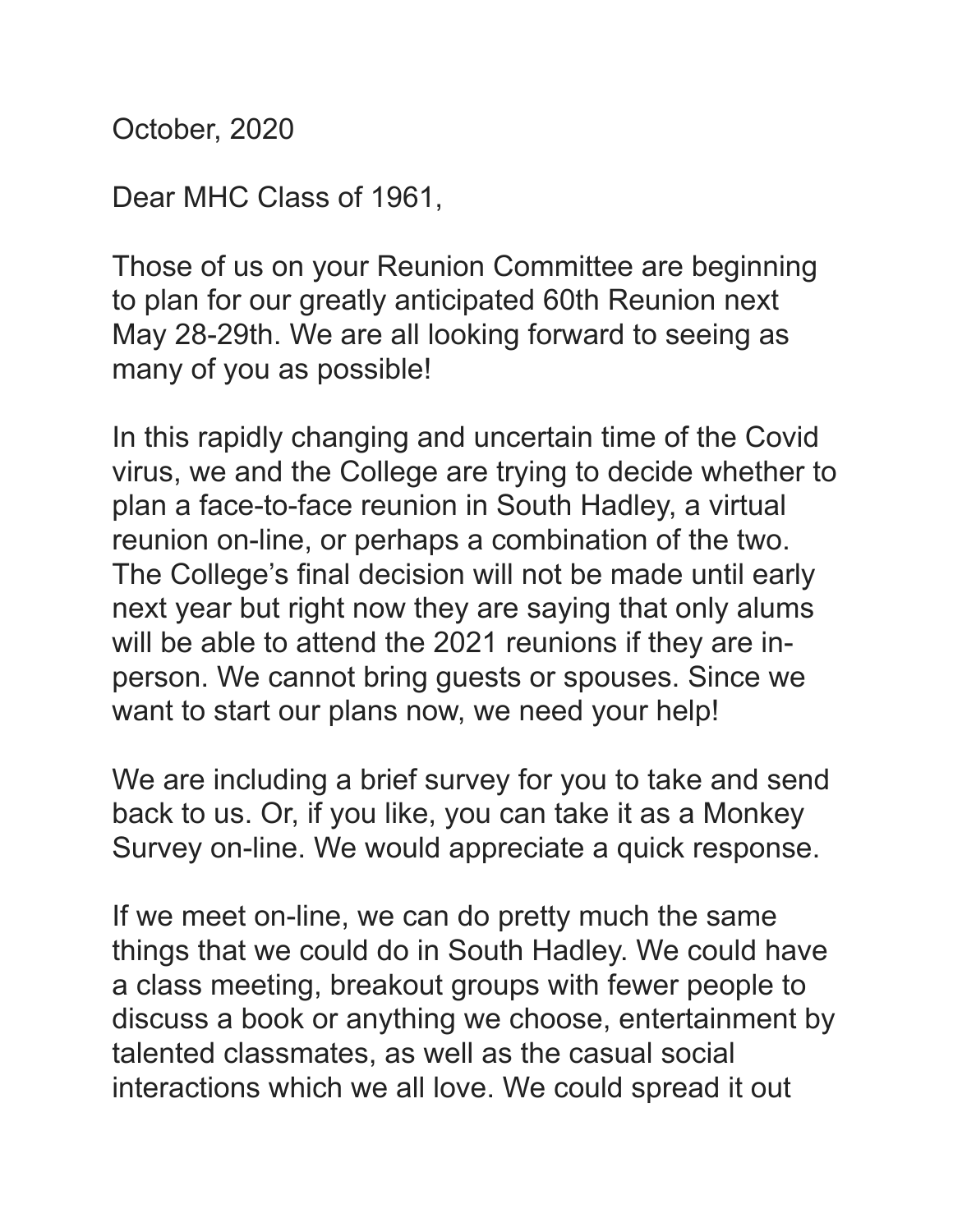over 2 days or so, and you could choose to attend any or all of it.

We could also have a MHC Professor or two help us with our main discussion topic, which we have decided will be Facing Change. If you have been working on Climate Change, Political Change, Life Changes, Changes due to the Pandemic, or know someone who would be a great speaker, please let us know that also. If you are familiar with the faculty, who would you choose to talk about these?

We are hoping to get your survey back in a week's time. So please, fill it out, send it back, or go on Monkey Survey (don't vote twice!!) and help us plan for a terrific 1961 Reunion the end of May!

Thanks so much,

Barbara Freeman Douglass and Sallie Crittendon 60th Reunion Co-Chairs for the Class of 1961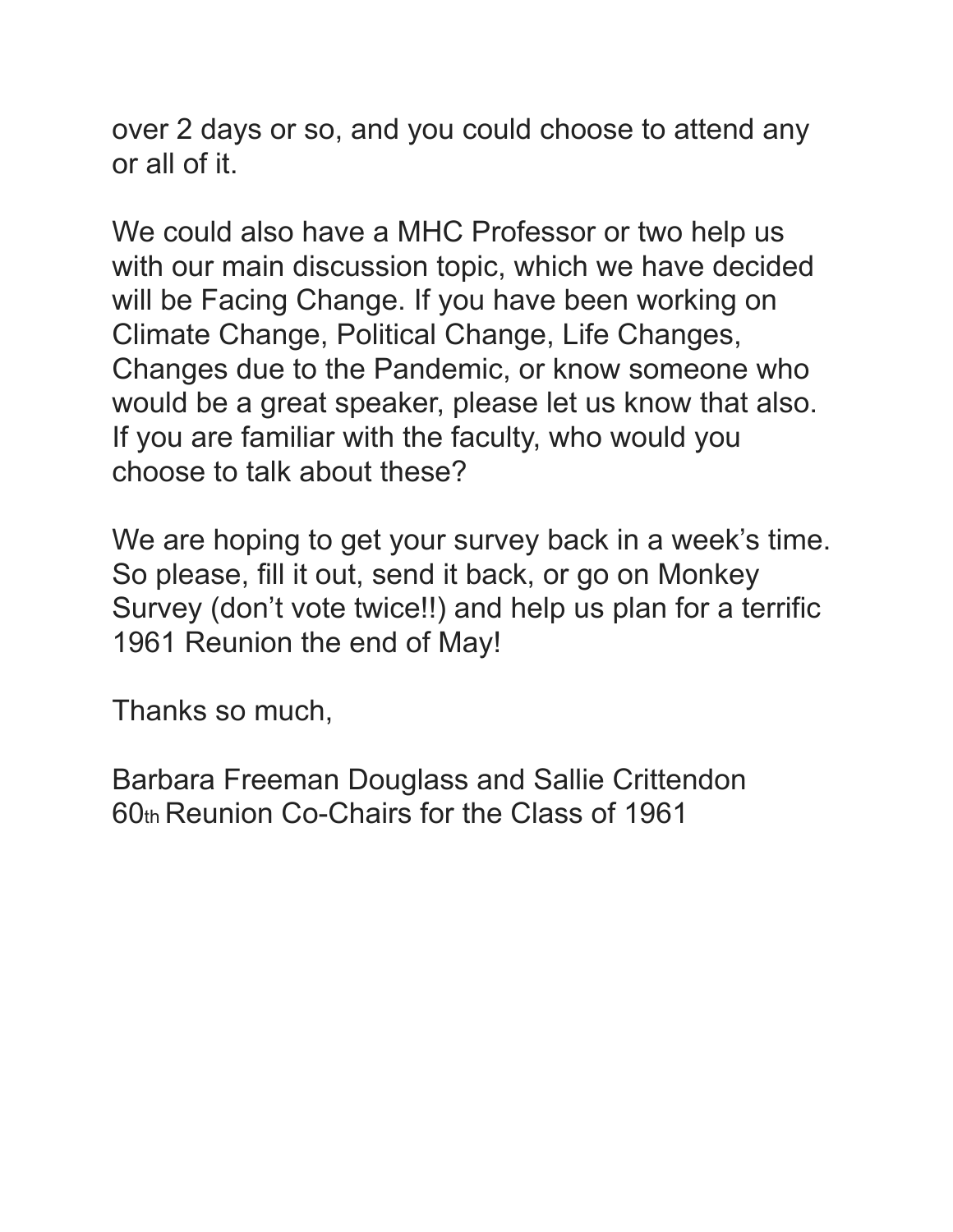## CLASS OF 1961 REUNION SURVEY THOUGHTS AND SUGGESTIONS FOR OUR 60TH REUNION

1 The college will make a decision about holding on campus reunions in early 2021. Assuming they, and you, consider it safe to return to South Hadley in May 2021, would you attend?

YES NO

2 If an in-person reunion in South Hadley is not possible, or you do not feel safe joining one, would you be interested in attending a virtual on-line reunion in May 2021 instead, with class discussion groups, speakers, and other events over a 2-3 day period for approximately 2 hours/day?

YES NO If yes, do you have zoom/internet/streaming access, or can you get such access from someone else?

3 Even if an in-person reunion in South Hadley is possible, would you prefer a totally virtual on-line reunion to an in-person one? Two other 2021 reunion classes have already indicated that they might.

YES NO

 $\frac{1}{2}$ 

4 Some have suggested that we might be able to do both, or a so-called "hybrid" format, with a small core group of classmates on campus and others joining in from home to discussions and other events as interested via internet.

Prefer all on-line **Prefer** "hybrid" partially on-line format

5 The class program committee has chosen "Facing Change" as one of our discussion themes for 2021. Do you or someone you know have expertise and/ or experience in aspects of this such as Climate Change, Political Change, Life Changes, etc., and if so, would you or they be willing to be either a speaker or discussion leader at reunion? Do you have any suggestions for notable speakers on this topic that the program committee might ask as a keynoter for our classs discussions?